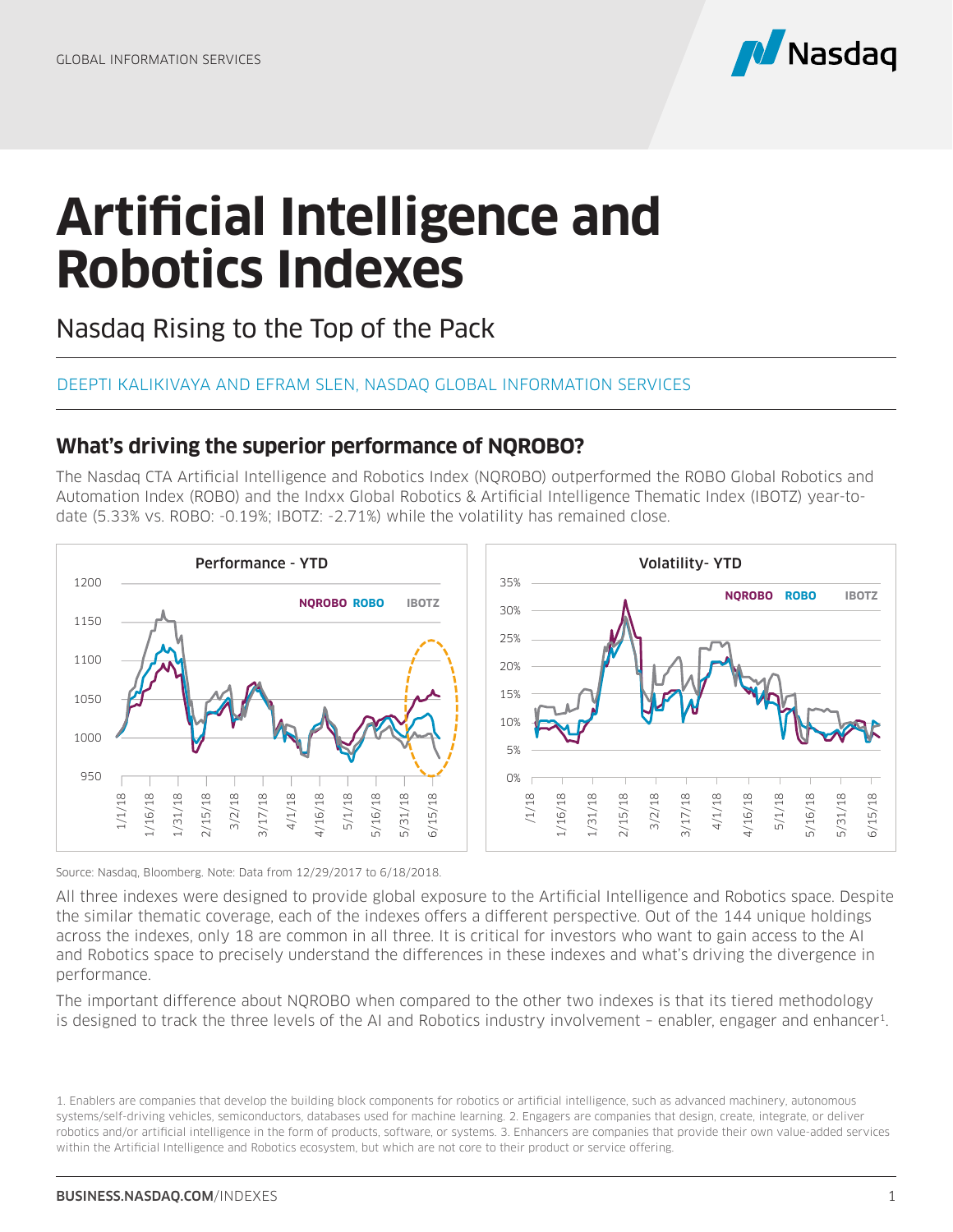Each of the three classifications has its own tiered weighting that is updated at each rebalance: enablers are 25%, engagers are 60% and enhancers are 15% (for more information on the index methodology, please visit https:// indexes.nasdaqomx.com/docs/methodology\_NQROBO.pdf). While IBOTZ and ROBO include companies that either serve as building blocks or are directly involved in creating products or services, these indexes generally overlook companies that leverage artificial intelligence and robotics to make these products or services more valuable. By company count, 63% of "engager" and 77% of "enhancer" companies in NQROBO are unique to the index and do not appear in IBOTZ or ROBO. It's important to note the very strong performance of these missing names from the competing indexes. On average, the companies only in NQROBO that are engagers and enhancers have YTD performances of 12% each, with enablers tallying a 2% return (still a far cry from the negative returns experienced by the competing indexes on aggregate YTD). In addition, it's worth pointing out the weighted performance by each category (enablers were negative by a hair at -0.2% and engagers and enhancers were positive at 5.5% and 2.2%, respectively). See below for this information and other statistics further breaking out the index by enablers, engagers and enhancers.

|                               | <b>ENABLER</b>             | <b>ENGAGER</b>             | <b>ENHANCER</b> |
|-------------------------------|----------------------------|----------------------------|-----------------|
| Example Companies             | Nvidia, Intuitive Surgical | Illumina, Dassault Systems | Tesla. Facebook |
| Weight in the Index           | 24.0%                      | 60.7%                      | 15.3%           |
| Total Count                   | 37                         | 30                         | 31              |
| No. Companies only in NQROBO  | 9                          | 19                         | 24              |
| % Companies only in NQROBO    | 24.3%                      | 63.3%                      | 77.4%           |
| Weighted Performance YTD      | $-0.2%$                    | 5.5%                       | 2.2%            |
| Average Performance Of Unique | 2.1%                       | 11.8%                      | 12.3%           |

Source: Nasdaq, FactSet. Note: Data as of 6/18/2018.

Examples of these "engager" and "enhancer" companies in NQROBO that do not appear in IBOTZ or ROBO and have driven the strong performance of the index are shown below.

| <b>COMPANY</b>        | <b>COUNTRY</b> | <b>INDUSTRY</b> | <b>CTA CATEGORY</b> | <b>PERFORMANCE YTD</b> | <b>INDEX WEIGHT</b> |
|-----------------------|----------------|-----------------|---------------------|------------------------|---------------------|
| Intellia Therapeutics | US             | Health Care     | Engager             | 50.6%                  | 2.08%               |
| ServiceNow            | US             | Technology      | Engager             | 43.0%                  | 2.04%               |
| <b>Blue Prism</b>     | UK             | Technology      | Engager             | 40.4%                  | 2.13%               |
| Medidata              | US             | Technology      | Engager             | 32.1%                  | 2.11%               |
| <b>Illumina</b>       | US             | Health Care     | Engager             | 32.2%                  | 2.06%               |
| Gentex                | US             | Consumer Goods  | Engager             | 21.5%                  | 2.04%               |
| Halma                 | UK             | Industrials     | Engager             | 11.3%                  | 2.05%               |
| Salesforce            | US             | Technology      | Enhancer            | 36.8%                  | 0.51%               |
| Tesla                 | <b>US</b>      | Consumer Goods  | Enhancer            | 19.1%                  | 0.61%               |
| Facebook              | US             | Technology      | Enhancer            | 12.4%                  | 0.49%               |

Source: Nasdaq, FactSet. Note: Data as of 6/18/2018.